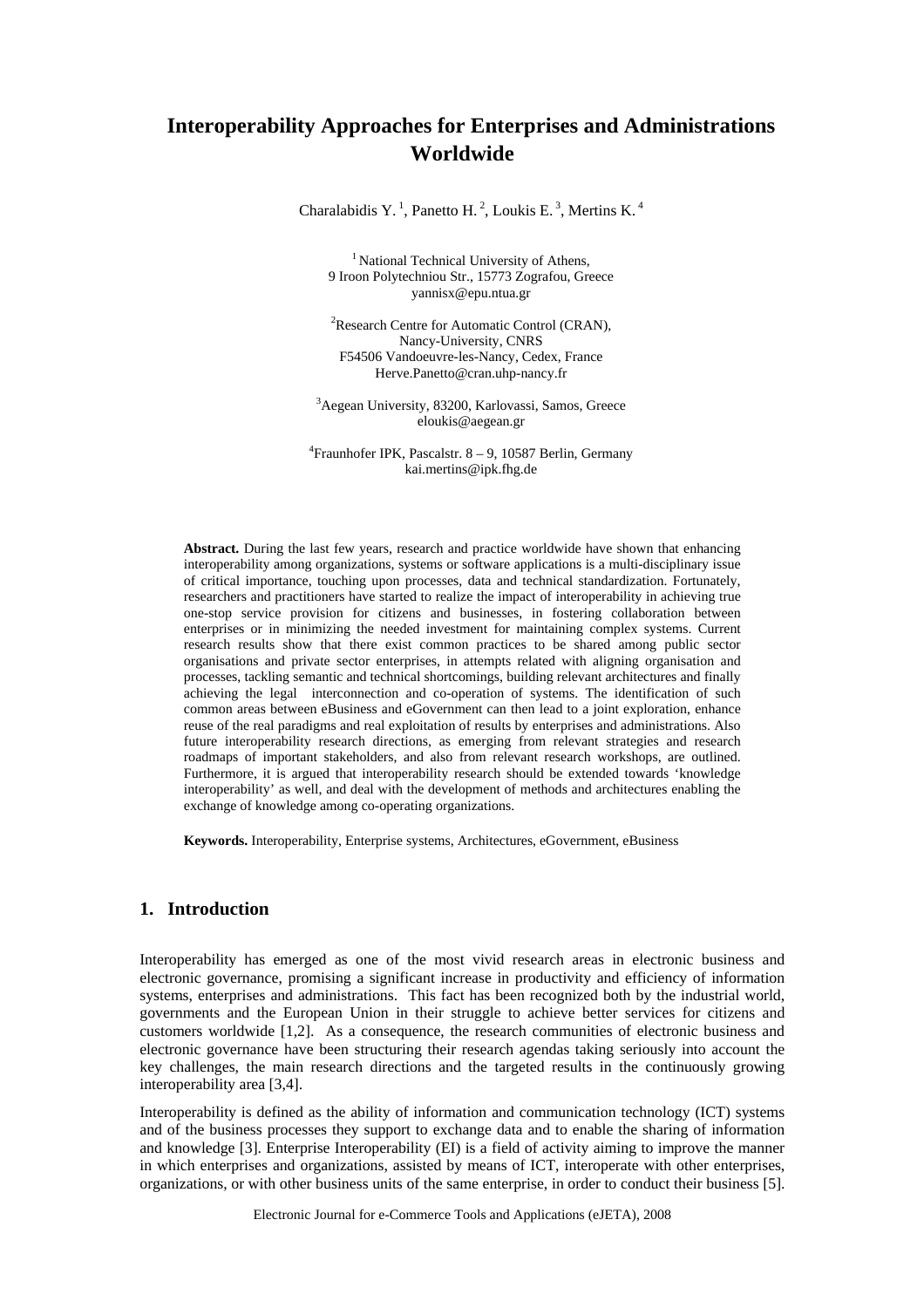This enables enterprises to build partnerships, deliver new products and services, and become more cost efficient. In seeking to characterize the current problem space of EI from a business perspective, the following dimensions can be identified:

- Managing rapid change and innovation in intra-enterprise and inter-enterprise collaboration.
- Adapting to globalisation and ensuring profitable development through partnerships.
- Reducing system integration and interoperability costs.
- Adopting new business models for collaboration through the use of ICT.

On the other side, Interoperability in eGovernment has been recognized as a key factor in the quest of administrations at national, local and international level to achieve the provision of one-stop services to citizens and businesses [1]. From a policy perspective, the main dimensions of interoperability in the electronic government domain can be seen to be:

- The organisational and process alignment of public sector organisations, towards collaborative service provision.
- The transformation of diversified data representations using commonly accepted standards.
- The adoption of technical standards that will ensure cost-effective development, maintenance and interconnection of platforms and systems.

Researchers and practitioners have started to realize the impact of interoperability in achieving true one-stop service provision for citizens and businesses, in fostering collaboration between enterprises or in minimizing the needed investment for maintaining and interconnecting complex systems. Within this context, the aim of this Special Issue of the Electronic Journal for e-Commerce Tools and Applications (eJETA) on "Interoperability for Enterprises and Administrations Worldwide" is to bring together researchers and practitioners investigating the organizational, semantic and technical aspects of interoperability in the worlds of eBusiness and eGovernment, so that common patterns and practices can be identified and pursued.

The remainder of the present article is structured as follows: In the following section 2 interoperability research directions, as emerging from relevant strategies and research roadmaps of important stakeholders and also from relevant research workshops, are discussed. In section 3 the need for extending the interoperability research towards the 'knowledge interoperability' as well is discussed and some foundations for this research are proposed. An introduction to the topics of interest and the papers of this Special Issue are given in section 4, while section 5 proceeds with the conclusions and recommendations for further research.

# **2. Interoperability Research Directions**

As a policy directive, interoperability is identified as one the main challenges that needs to be overcome in order to create a unified and sustainable European Information Space. The i2010 Strategic Framework [1] recognizes that "businesses are getting productivity gains from ICT but still face a lack of interoperability, reliability and security, difficulties to re-organize and integrate ICT into the workplace and high cost of support".

From the business perspective, interoperability has been long ago recognized as a key issue for achieving high productivity for enterprises regardless of their business domain and size. To meet their business objectives – may these be penetrating the market, increasing profitability or merely surviving – enterprises have to be able to engage in seamless collaboration with other enterprises both at the business and the technical level. Successful enterprises of the future will be characterized by their ability to collaborate, their ability to adapt, and their ability to interoperate with networks of other enterprises, either internally between business and manufacturing departments and externally with their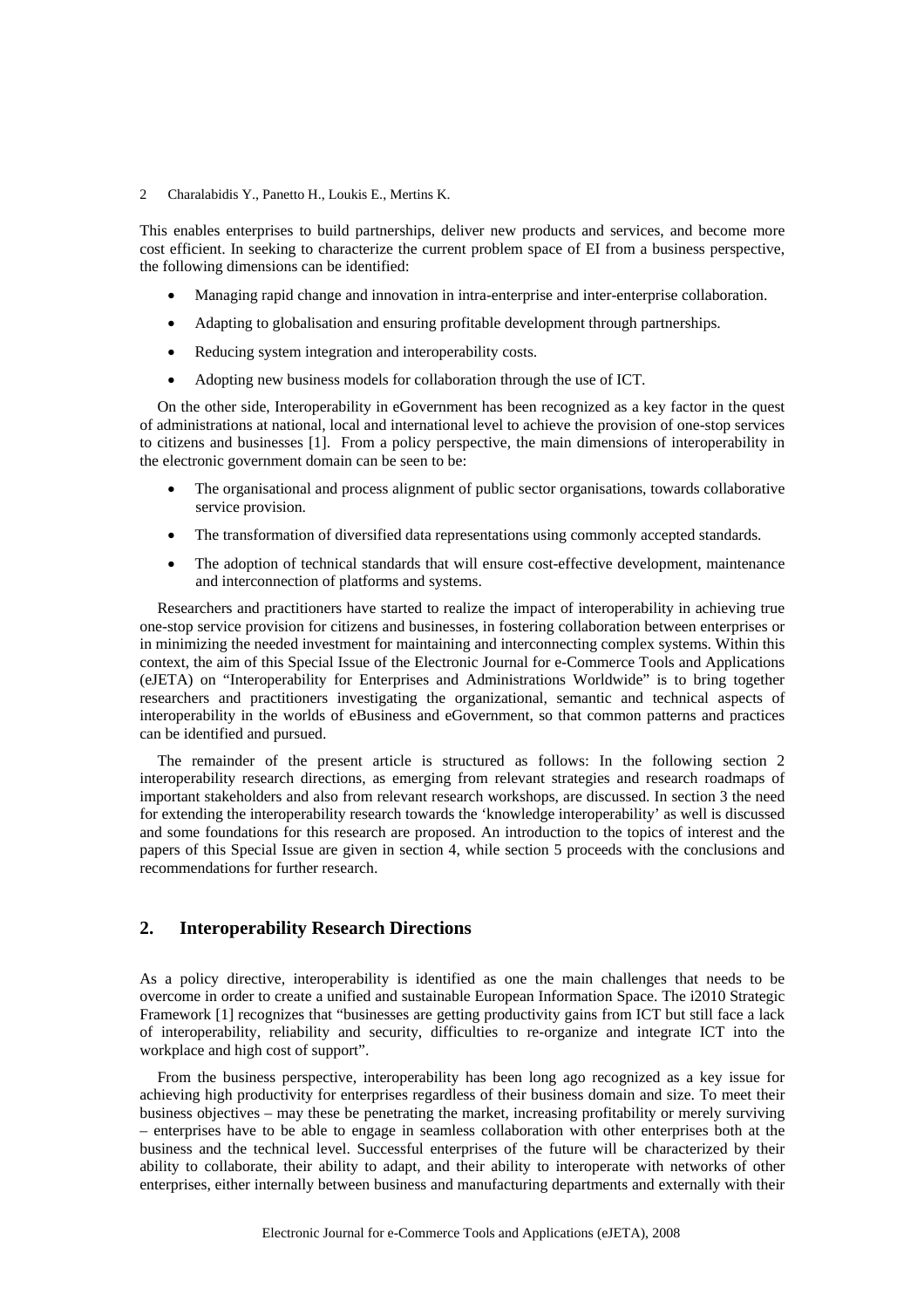supply network [22].. Yankee Group advises IT departments to focus on interoperability technologies and skills as a core competency imperative, envisaging more than 40% productivity gains if they succeed in achieving business and technical interoperability [2].

In this direction, escalating economic and societal demands, together with the continued mainstreaming of ICT and the need to push further the technology limits, set a growing agenda for research. According to the European Commission Enterprise Interoperability Roadmap [3], four Grand Challenges that collectively constitute a long-term strategic direction for research in Enterprise Interoperability are recognized:

- Interoperability Service Utility (ISU) that provides interoperability as a technical, commoditised functionality, delivered as services, and denotes the overall system that provides enterprise interoperability as a utility-like capability. The research in such systems is currently under way, within the 7th Framework Programme (FP7).
- Web Technologies for Enterprise Interoperability seeking to apply the concepts, technologies and solutions flowing from developments in Web technology to address the problems of Enterprise Interoperability.
- Knowledge-Oriented Collaboration which builds on state-of-the-art research on Enterprise Interoperability. Data and information sharing is a clear pre-requisite to application and interoperability of knowledge oriented support for collaborative, virtual organisations, while process, service and enterprise models are also fundamental: collaboration knowledge is knowledge of how to adapt and re-combine such models as Virtual Organizations evolve.
- Science Base for Enterprise Interoperability, by combining and extending the findings from other established and emerging sciences. This fundamental advance will allow Enterprise Interoperability solution providers to engineer solutions on rigorous, scientific theories and principles, rather than craft them based on the latest technologies and rules of thumb. It is submitted that without such a foundation, future Enterprise Interoperability research will deliver only fragmented and unpredictable results that will have increasingly limited application and marginal impact.

Furthermore, the issue of commonality of the interoperability research approaches between the private sector (promoting the interoperability among enterprises) and the public sector (promoting the interoperability among administrations) have been the subject of recent specialized workshops and conferences. Within the workshop "Software Application Interoperability for Businesses and Governments" [6] more than 30 researchers and practitioners of the interoperability domain, rated the research challenges as to their cross-domain applicability in eBusiness and eGovernment, yielding the results presented in following Table 1.

| <b>Interoperability Research Approach for Businesses of Administrations</b>                                                   | <b>Score</b> |
|-------------------------------------------------------------------------------------------------------------------------------|--------------|
| Web Services Specifications and Standards (SOAP, WSDL, WS-Security, WS-Reliability, WS-I<br>profiles)                         | 9,4          |
| XML business documents libraries (UBL, OAGIS, eBIS-XML, xCBL, etc)                                                            | 9,3          |
| Security and authentication mechanisms (e-IDs, certificates, digital signature, etc)                                          | 8,9          |
| Core Component Technical Specification (CCTS) modelling and components definitions                                            | 8,8          |
| Legal and Business Rules Modelling and Execution (UML/OCL, R2ML, Business rules engines)                                      | 8,7          |
| Data Modelling – Overall Semantics (common data dictionaries, ontologies, semantic annotation of<br>data elements - metadata) | 8,6          |

**Table 1: Degree of Commonality of Interoperability Research Approaches** 

Electronic Journal for e-Commerce Tools and Applications (eJETA), 2008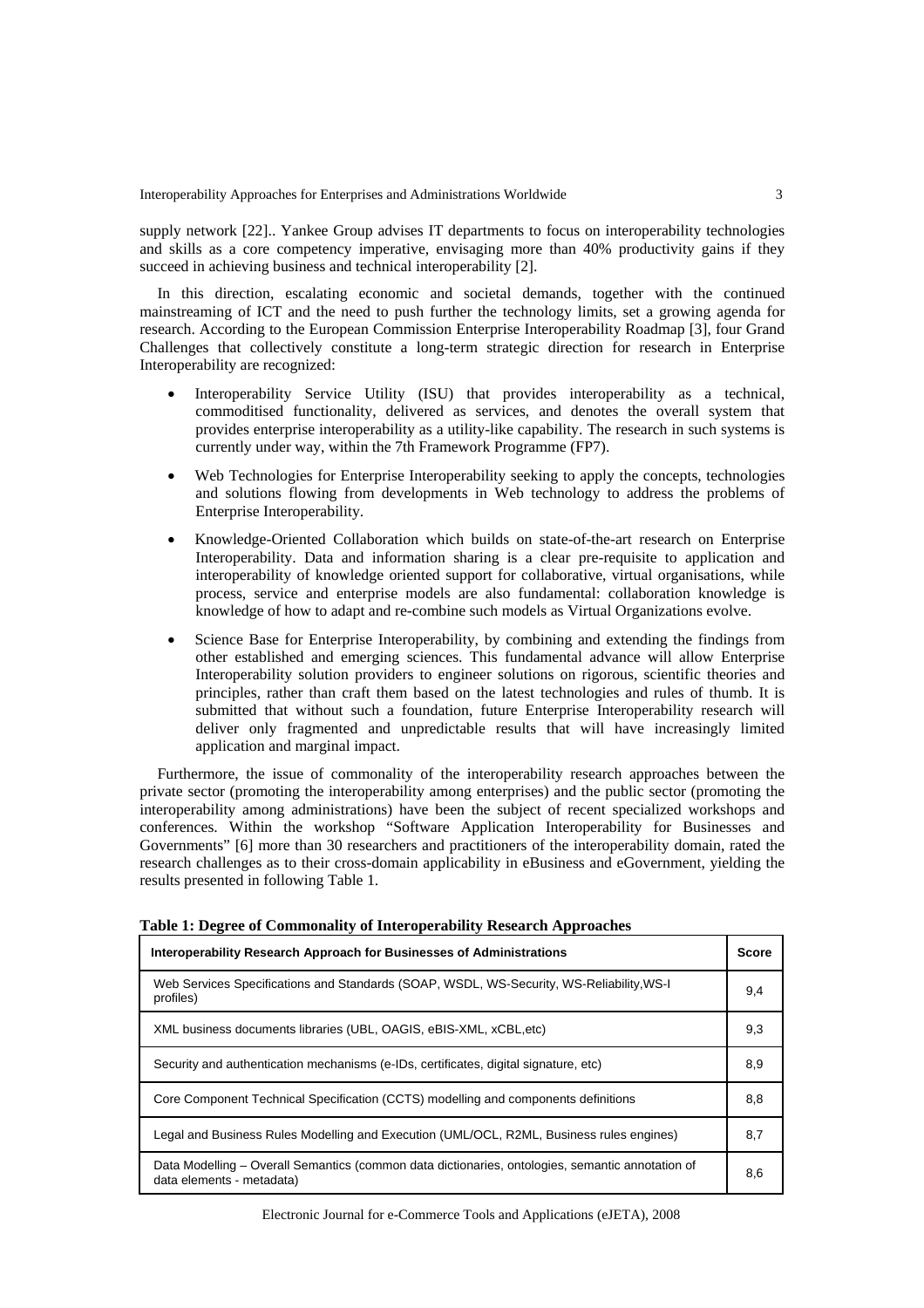| Interoperability Research Approach for Businesses of Administrations                                                                          | <b>Score</b> |
|-----------------------------------------------------------------------------------------------------------------------------------------------|--------------|
| Overall Interoperability Frameworks (EIF, eGIFs) and certification mechanisms                                                                 | 8,5          |
| Legal Frameworks modelling (ontologies for managing legal frameworks and their impact on e-<br>Business)                                      | 8,4          |
| Formal business process modelling and management languages (BPEL, BPMN, UMM, WS-CDL, etc)<br>specifications                                   | 8,3          |
| Enterprise Modelling (business processes, activities, roles, workflow models, collaborative process<br>modelling, enterprise modelling tools) | 8,1          |
| Data Modelling – Vertical Semantics (common data exchange definitions, per sector or line-of-<br>business)                                    | 7,9          |
| Collaboration Oriented Platforms/Architectures (BizTalk Server, ORACLE Fusion, SAP Netweaver,<br>ebXML implementations)                       | 7,2          |

As concluded from the above Table, there is a high level of communality in the interoperability research approaches between public and private sector, which showns that there exist common practices to be shared among public sector organisations and private sector enterprises. From the same Table we can see that the top-5 interoperability research areas, concerning their commonality in businesses and administrations are related with Web Services Specifications and Standards, XML Document Libraries, User Security and Authentication, Core Component Technical Specification (CCTS) Modelling and Components Definitions and Legal and Business Rules Modeling/Execution.

Along the same direction, a relevant workshop on "European eGovernment Interoperability" organized within the scope of the eChallenges 2007 Conference [8], aimed to address the current challenges in various e-Govenrment Interoperability Frameworks (eGIFs) of European Union Member States (for a good review of them see [7], [8]), providing a forum for Public Administration officers and eGIF contributors to exchange current practices and opinions. According to the workshop's audience views on today's eGovernment Interoperability Factors, the three prevailing factors that either drive or impede the evolution of eGovernment Interoperability are (in order of importance):

- i. The existence of a specific policy framework for eGovernment Interoperability.
- ii. The commitment and continuous engagement of administrations in the development and enforcement of Interoperability standards
- iii. The creation and application of authentication mechanisms for citizens and businesses.

The complete set of results concerning the e-Government Interoperability Factors is shown in Figure 1.

Finally, in the eGovRTD2020 Project [4], the interoperability-related themes for e-Government research have been synthesized as following:

- Semantic and cultural interoperability of public services
- Cyber infrastructures for e-Government (systems interoperability issues)
- Crossing borders and the need for governance capabilities (cross-border interoperability issues)
- Ontologies and intelligent information and knowledge management (data interoperability issues)
- Data privacy and personal identity (ID-related systems interoperability)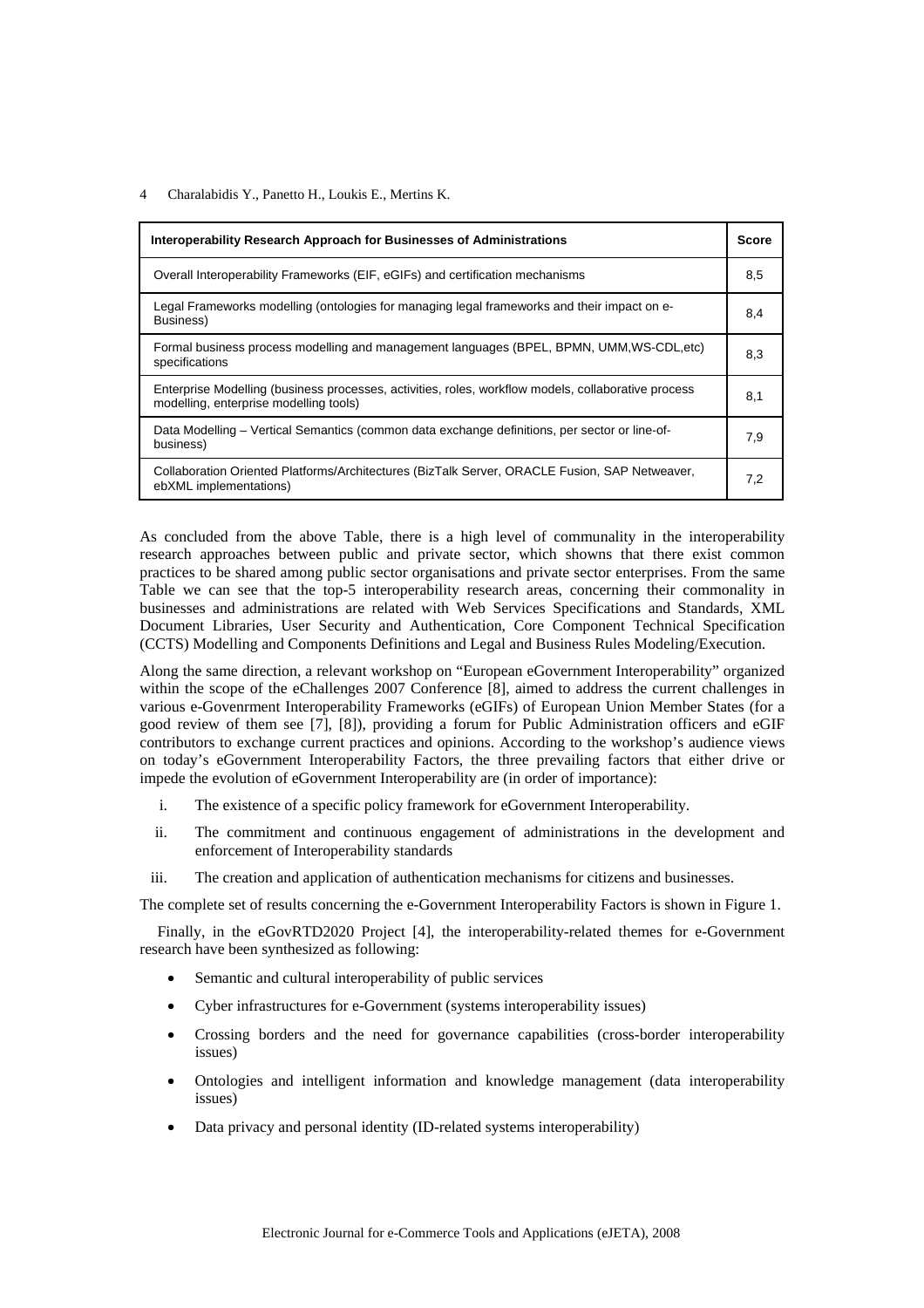

**Fig. 1**: e-Government Interoperability Factors

# **3. Knowledge Interoperability**

It should be noted that most of the previous research in the interoperability area had as main objective to enable and support the exchange of data among private enterprises/public organizations, in order to support co-operation mainly at the operational level. However, today the realities and conditions of modern economies and societies necessitate the exchange of knowledge was well in order to intensify and deepen existing or emerging co-operation structures. For instance, in the public sector there is a growing need for intensive knowledge exchange bewteen public organizations having similar responsibilities (e.g. between Municipalities), concerning social problems, needs and demands, alternative courses of action for addressing them, advantages and disadvantages of each alternative, corresponding public programmes and projects they implement, etc. Similarly, the complex supply chains that have been shaped in the private sector in most industries, which include of numerous suppliers, manufacturers, wholesalers, distributors and customers-users, necessitate intensive knowledge exchanges bewteen all these enterprises, e.g. between manufacturers, wholesalers and distributors of new products concerning problems of them, alternatives for solving these problems, advantages and disadvantage of each alternative, etc. The above necessitate electronic support of knowledge exchange among private enterprises/public organizations, so that each of them can access and utilize some predefined (based on agreements between them) parts of the knowledge of others, therefore achieving 'knowledge interoperability' between them becomes gradually very important. For this reason the interoperability research should be extending towards the investigation of the 'knowledge interoperability' as well.

The research on 'knowledge interoperability' should be founded on appropriately standardizing knowledge representation and codification; some standard ways of representing and codifying the knowledge to be exchanged should be formulated, agreed and adopted by the co-operating private enterprises/public organizations. For this purpose the results of the research that has been conducted for long time concerning the codification and management of knowledge can be useful foundations (e.g. [9], [10]). Especially useful can be the results of the research that has been conducted on 'Issue-Based Information Systems' (IBIS), which provide a framework for the visual representation of highly complex 'wicked' problems, potential solutions and arguments in favour and against them  $([11] - [14])$ This framework has been successfully applied for the visual representation of such knowledge concerning complex problems in both the public sector (e.g. see [15] describing the representation of the collective knowledge about a public policy problem as a graph consisting of interconnected 'issue',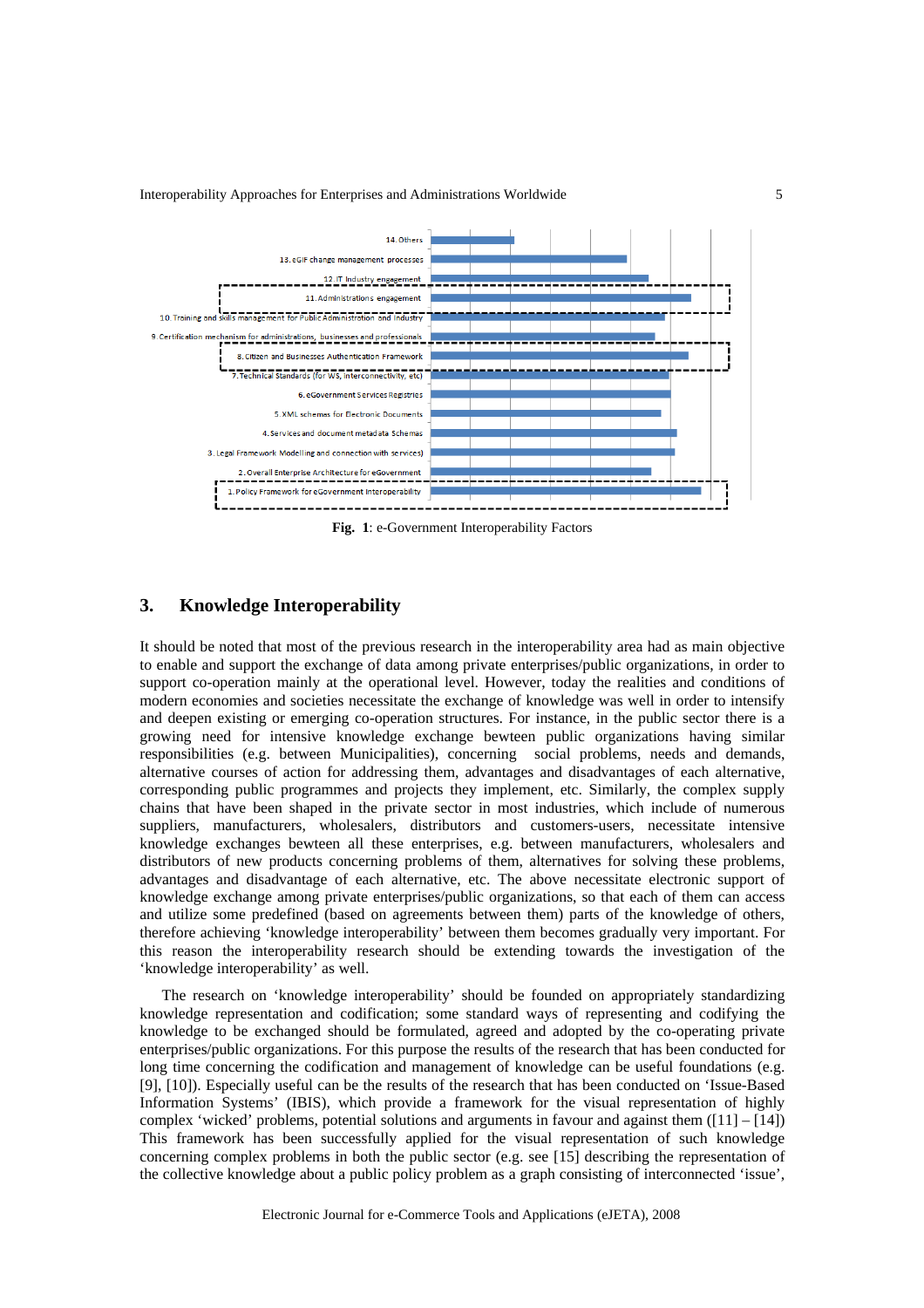'alternative', 'position' and 'preference' nodes) and the private sector (e.g. see [16] describing various relevant frameworks and applications of them in various types of enterprises). Also very useful can be existing ontologies that provide elements and relations among them for the description of problems and alternative solutions to them (e.g. [17]). Extensive research is required for assessing, adapting, improving and synthesizing such frameworks and ontologies, or even for developing new ones if required, towards achieving and promoting 'knowledge interoperability' between various kinds of private enterprises/public organizations and investigate its drivers, barriers and critical success factors.

# **4. Special Issue Contribution to Interoperability Research**

The purpose of this eJETA Special Issue on "Interoperability for Enterprises and Administrations Worldwide" is to bring together researchers and practitioners investigating the organizational, semantic and technical aspects of interoperability in the worlds of e-business and e-governance. This Special Issue targets novel approaches for achieving interoperability of organizations and systems in an international environment, touching on the following research areas:

- Peer-to-peer and server-based collaboration architectures
- Process and workflow execution models
- Collaborative process modelling
- Data and semantics modelling for interoperability
- Organizational interoperability approaches
- National or international interoperability frameworks
- Ontology development and querying for interoperability
- Data and service modelling for collaboration
- Service composition and integration
- Web Services specification and standardization
- Quality-driven data and service integration
- Data and service registries development
- Impact assessment models for interoperability
- Legal issues affecting interoperability for enterprises and administrations

The general submission articles in this Issue focus on interoperability issues, looking in particular at collaboration architectures, process and data modeling methodologies, organizational interoperability and assessment approaches. They offer new insights on implementation approaches, while they discuss adoption challenges faced by small businesses and governmental authorities worldwide.

### *4.1 Architectures for Interoperability*

The paper "*Realising the Perspective Inter-Domain Interoperability: The Practical Power of Hybrid Architectural Approaches in Integrating Processes, Data and Services Between Businesses and Administrations*" [18] discusses the required characteristics of the predominant centralized and decentralized architectural patterns for e-transactions among business partners, identify the weak points of every case and proposes a hybrid architectural approach that brings together the "best of breed" of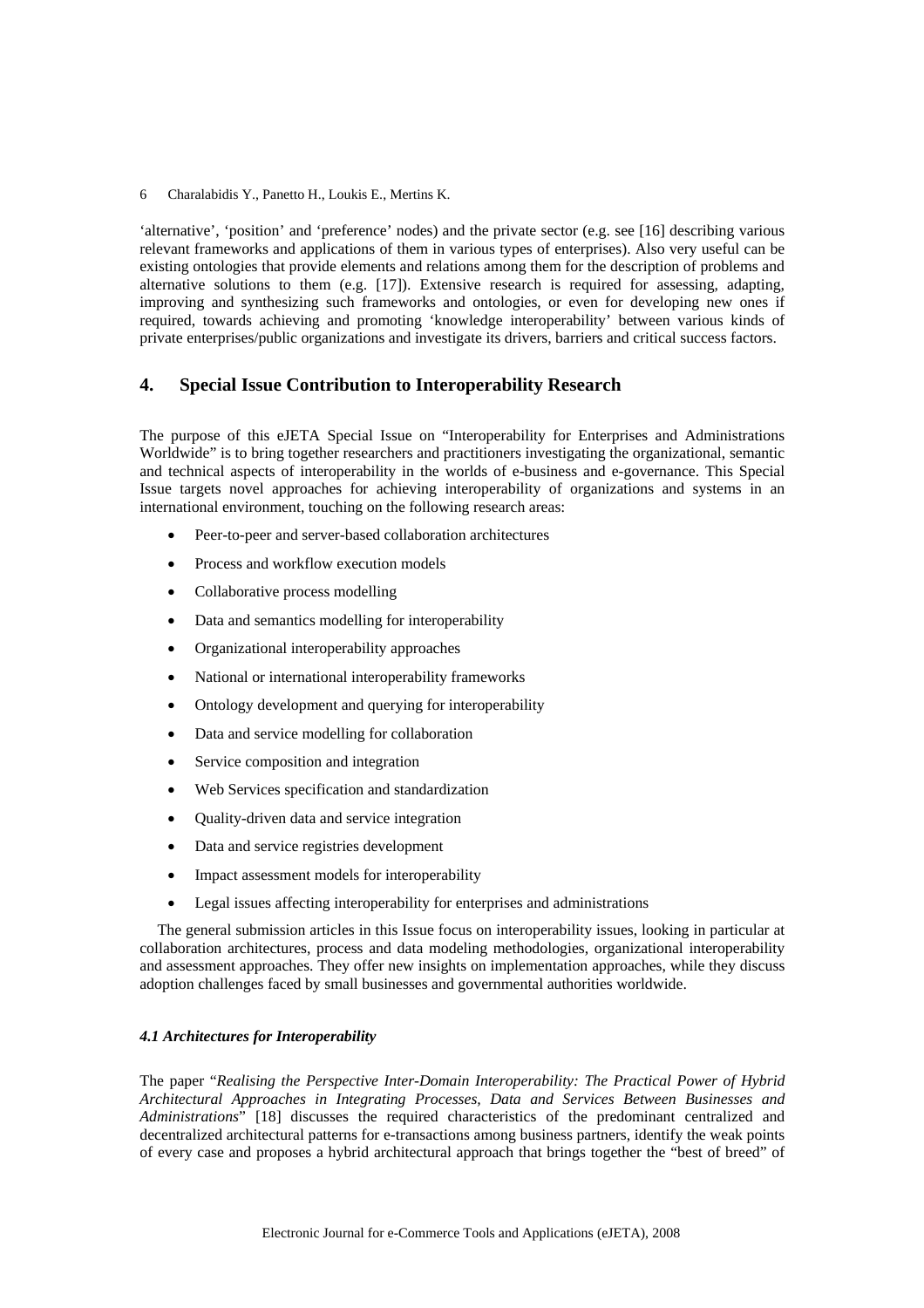both paradigms in providing for a centralized mapping of business semantics and a distributed execution of process logic.

In this context, an overview of the underlying state of the art in terms of enabling technologies, COTS products and initiatives for service, process and data integration is provided and specific insights, methodologies and underlying technologies are proposed with an objective to support the effective implementation of the proposed architecture and its components.

The characteristics of what signifies the Business Perspective of full scale ICT-enabled etransactions both for enterprises and administrations are also outlined, while the main challenges in terms of service and data integration that need to be overcome are presented and the necessity for this to be realized in a systematic way across the entire chain of collaborating stakeholders is underlined.

#### *4.2 Collaborative process modelling for Interoperability*

The paper titled "*Designing Generic Municipal Services Process Models towards eGovernment Interoperability Infrastructures*" [19] demonstrates the conceptualization, design and implementation of a process modelling methodology, which not only describes in adequate terms the operation of a municipality and visualize the process flows for each service, but also creates service patterns that expose the adequate information for implementing interoperable solutions on a national-wide level between the different governmental organizations.

The authors' analysis indicates that by populating the proposed Service Description Worksheets, extracting the gathered data facts and constructing the corresponding process models, the composition of service hierarchies and the design of interoperable Service Patterns are facilitated. The methodology has been applied in the full span of services of the Greek Municipalities in respect to the context of the emerging Greek eGovernment Interoperability Services Framework. In this paper, the Birth Certificate Issuance service has been analyzed in detail, leading to its corresponding generic process pattern.

The study concludes into a single and unified Interoperable solution that can be used by every public administration for opening up its services to the wider public and for interacting with relevant organizations at higher automation levels.

### *4.3 Data modelling for interoperability*

The paper "*Achieving Cross-Country Electronic Documents Interoperability with the help of a CCTSbased Modelling Framework*" [20] proposes a component-based data modelling methodology aiming at enhancing business-to-government interoperability by enabling the creation of a common, standardbased repository of data components that conforms to UBL common components but with a support of the government sector's requirements.

In this study, related research efforts which reference Business Information Modelling and Data Modelling Repositories are examined and reviewed, as the scope and the objectives of the business information modeling oriented towards governmental data is overviewed. Based on UBL (Universal Business Language) and CCTS (Core Components Technical Specification), a component-based data modelling methodology enhancing business-to-government interoperability is discussed, creating the basis for a repository of governmental data models. The repository currently includes Periodic VAT Statement, Annual VAT Statement INTRASTAT Statement - Arrivals, INTRASTAT Statement – Dispatches, Social Security Statement and Declaration of a new employee in the span of four countries, i.e. Greece, Italy, Cyprus and Turkey, while the soundness of the proposed methodology is proved in this study with the help of a real world paradigm extracted from the Periodic VAT Statement document.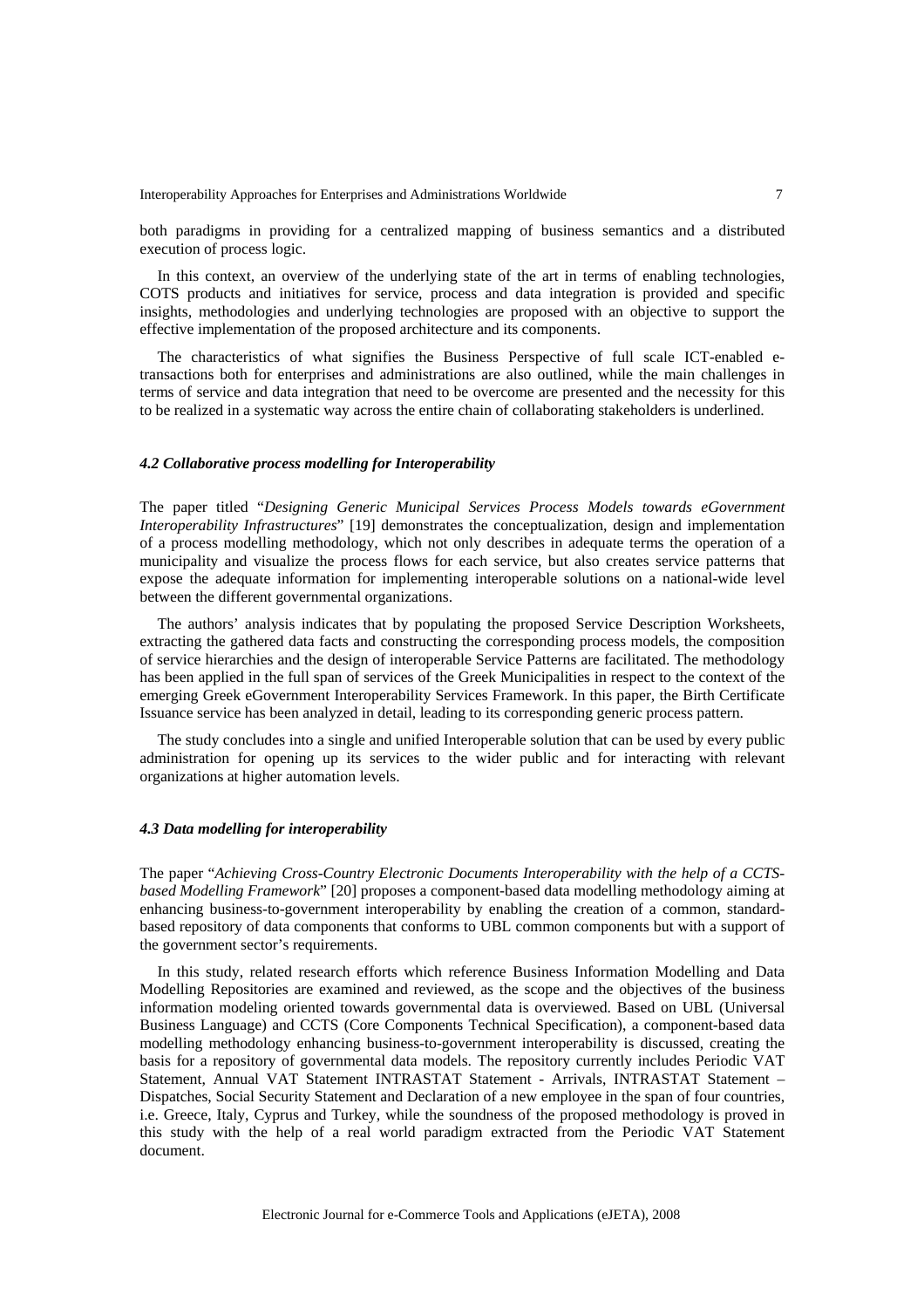The approach adopted also has the potential to serve as guidelines for creating and transitioning between "generic - harmonized" and "specific - contextualized" documents.

### *4.4 Interoperability Assessment Models*

The final paper "*Towards Standardising Interoperability Levels for Information Systems of Public Administrations*" [21] presents a novel methodology for identifying patterns and assessing interoperability levels in governmental organisations and systems. Taking into account that before administrations start restructuring processes and changing their procedures, they initially need to identify exactly where they stand and where they are aiming to be in the future, this work contributes to addressing exactly this need. It provides a method that will help the administrations to understand assess and their current position as to interoperability, identify the gap they need to fill, determine the weaknesses and deficiencies they need to improve and define their exact target position prior to formulating and implementing a full scale Interoperability Transition Plan for further adopting and implementing eGovernment initiatives.

The Government Interoperability Maturity Matrix (GIMM) proposed in this paper aims to provide administrations with a simple to use, semi-automated, self-evaluation method that can be used to assess the current status of the administrations concerning eGovernment interoperability and the steps that need to be taken in order to improve their position in respect to system implementation and services provision to citizens and businesses. The paper expands the three types of interoperability considered in the European Interoperability Framework (EIF) identifying several Interoperability Attributes that need to be taken into consideration in order to evaluate each organization positioning in eGovernment interoperability. Within this modeling context, levels of existing interoperability status of organizations are clearly defined, while certain, practices or directions lead to interoperability state changes within the maturity matrix.

# **5. Conclusions**

Nowadays, Enterprises and Governmental Organizations seem to be, more than ever, challenged by the accelerating pace of change and innovation, since globalization is putting increasing pressure on their operational efficiency and is demanding from them to decrease their operating costs. The issue of interoperability remains high on the European Union agenda on electronic services of public interest, notably as part of the new strategic framework "i2010 - A European Information Society for growth and employment" and the various related initiatives and programmes.

 Despite the development of Strategic Frameworks and Interoperability Roadmaps, the emergence of standards and the implementation of various interoperability-related projects across the world, investments in ICT research regarding interoperability need to continue attracting interest in order to achieve real integration of IS both at the intra-organizational and inter-organizational level and to take full advantage of the opportunities promised by the envisaged future for eBusiness and eGovernment. Towards this goal, several approaches show that can serve both domains, when the specificities of each domain are taken in mind.

 In the present Special Issue original research works addressing process, data and organizational aspects of interoperability are presented, which aim to contribute to the current knowledge in the interoperability domain and to have an impact upon further advancements in this domain.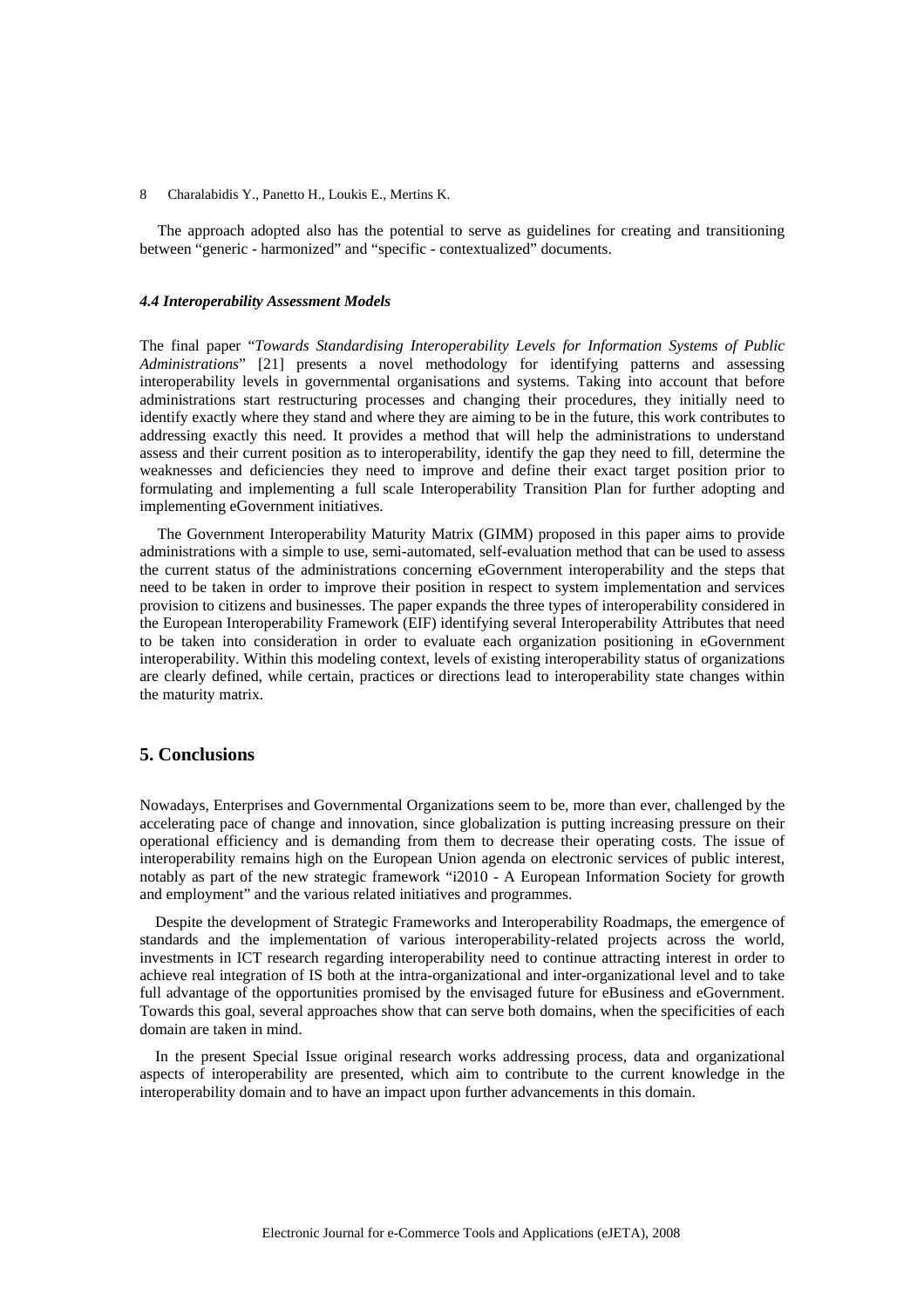### **Acknowledgments.**

The authors and editors of the Special Issue express their gratitude to the eJETA.org editorial board, the authors and the reviewers for their efforts and support, in making this issue a reality.

### **References**

- 1. European Commission, COM(2005) 229 final, "i2010 A European Information Society for growth and employment", 2005, http://europa.eu.int/eur-lex/lex/LexUriServ/site/en/com/2005/com2005\_0229en01.pdf
- 2. The Yankee Group Report, "Interoperability Emerges as New Core Competency for Enterprise Architects", 2003, http://www.intersystems.com/ensemble/analysts/yankee.pdf
- 3. European Commission, DG Information Society and Media: "Enterprise Interoperability Research Roadmap", Charalabidis Y. et al (eds), Version 5.0, March 2008, http://cordis.europa.eu/ist/ict-ent-net/eiroadmap\_en.htm
- 4. Codagnone C., Wimmer M. (Eds.): "Roadmapping eGovernment Research. Visions and Measures towards Innovative Governments in 2020", eGovRtd2020 Project, http://www.egovrtd2020.org/navigation/ resultseGovRTD2020
- 5. Mertins, K., Ruggaber, R., Popplewell, K., Xu, X.: "Enterprise Interoperability III: New Challenges and Industrial Approaches", Springer Publications, 2008, ISBN: 978-1-84800-220-3
- 6. Charalabidis Y., Workshop on Interoperable Services for Businesses and Government, Interoperability for Enterprise Software and Applications Conference (iESA) 2007, http://www.genesisand Applications Conference (iESA) 2007, http://www.genesisist.eu/iESA2007/tabid/78/Default.aspx
- 7. MODINIS, Study on Interoperability at Local and Regional Level, Version 2.0, 2007, http://www.epractice.eu/files/media/media1309.pdf
- 8. Charalabidis Y., Workshop "European eGovernment Interoperability Frameworks", eChallenges-08 Conference, The Hague, Netherlands, 2007.
- 9. Nonaka I.: "A Dynamic Theory of Organizational Knowledge Creation", Organization Science, Vol. 5, No 1, 1994, pp. 14-37.
- 10. Cohendet P. and Steinmueller W. E.: "The Codification of Knowledge: a Conceptual and Empirical Exploration", Industrial and Corporate Change, Vol. 9, No 2, 2000, pp. 195-209.
- 11. Conklin J. and Begeman M.: "gIBIS: A tool for all reasons", Journal of the American Society for Information Science, Vol. 40, No 3, 1989, pp. 200-213.
- 12. Conklin, J.: "Dialog Mapping: Reflections on an Industrial Strength Case Study", in P. Kirschner, S. Buckingham Shum and C. Carr (eds), Visualizing Argumentation: Software Tools for Collaborative and Educational Sense-Making, Springer Verlag, London, 2003, pp. 117-136.
- 13. Gordon T. F., Richter, G, "Discourse support systems for deliberative democracy", Proceedings of EGOV 2002 International Conference, September 2-6, 2002, Aix-en-Provence, France.
- 14. Karacapilidis N., Papadias D., "Computer Supported Argumentation and Collaborative Decision Making: The HERMES system", Information Systems, Vol. 26, No 4, 2001, pp. 259-277.
- 15. Karacapilidis N., Loukis E., Dimopoulos St. "Computer-supported G2G collaboration for public policy and decision-making", Journal of Enterprise Information Management, Vol. 18, No. 5, 2005, pp. 602-624.
- 16. Kirschner P., Buckingham Shum S., Carr C., "Visualizing Argumentation: Software Tools for Collaborative and Educational Sense-Making", Springer, London 2003.
- 17. Loukis E. "An Ontology for G2G Collaboration in Public Policy Making, Implementation and Evaluation", Artificial Intelligence and Law – Springer Verlag, Special Issue on e-Government, e-Democracy & e-Governance, Vol. 15, No 1, 2007, pp. 19-48.